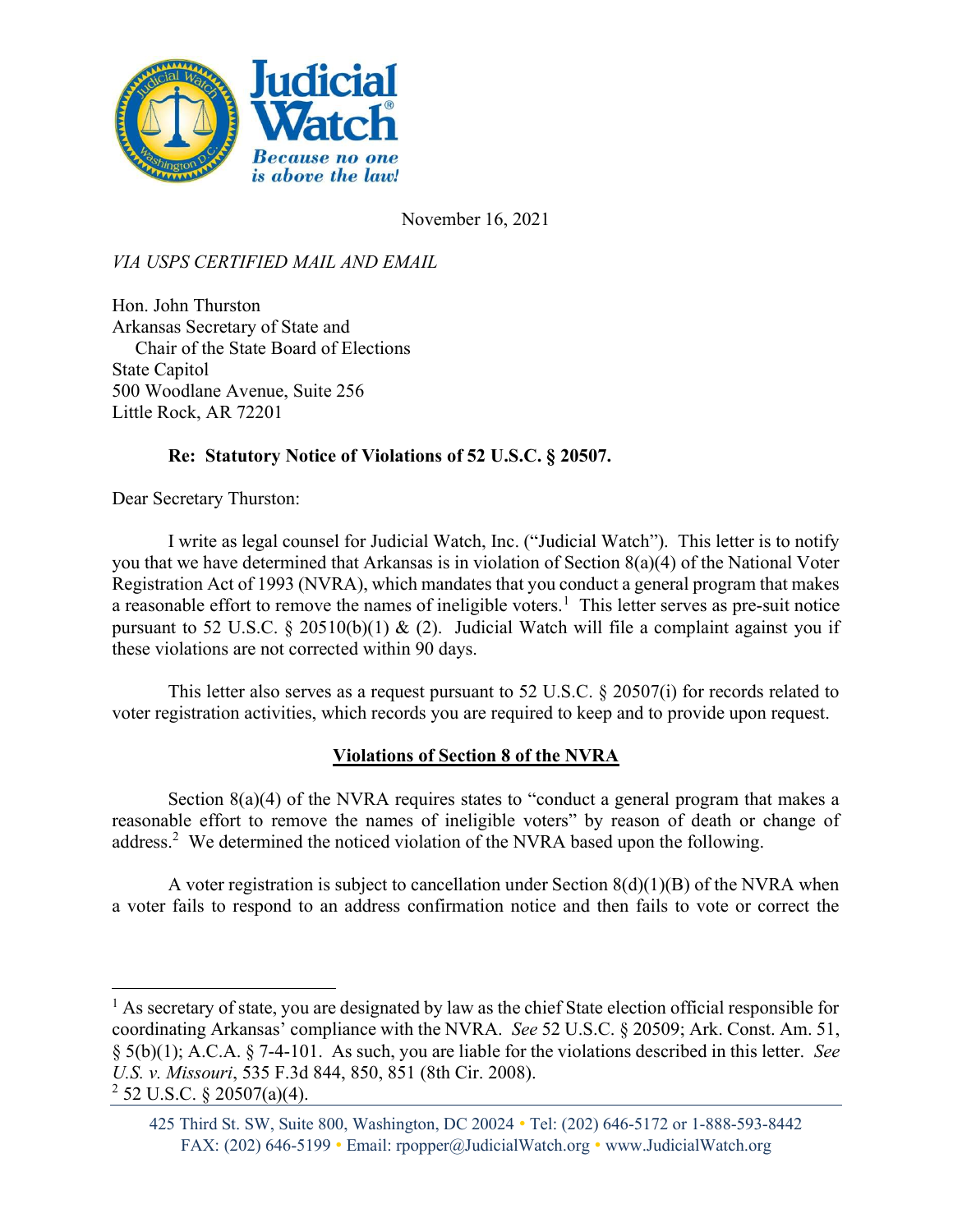Statutory Notice of NVRA Violations November 16, 2021 Page | 2

registration record before the second general federal election following the notice.<sup>3</sup> The Supreme Court has held that such removals are mandatory.<sup>4</sup>

Federal law requires the Election Assistance Commission (EAC) to submit a report to Congress every second year assessing the impact of the NVRA on the administration of federal elections during the preceding two years.<sup>5</sup> Federal regulations require chief State election officials to provide data to the EAC for use in this report.  $6$  The EAC has published the data it received from the states—including your state—for the last two reporting periods. Together these datasets contain four years of self-reported data concerning compliance with the NVRA, from November 2016 through November 2020.<sup>7</sup>

The data shows that eleven Arkansas counties reported removing *fewer than five* voter registrations pursuant to Section  $8(d)(1)(B)$  in that four-year period. Many of these reported removing no registrations at all. These eleven counties are Jefferson County (two removals reported in four years), Johnson County (zero removals), Stone County (three removals), Newton County (three removals), Lincoln County (one removal), Nevada County (two removals), Lee County (zero removals), Woodruff County (zero removals), Dallas County (zero removals), Lafayette County (zero removals), Calhoun County (one removal).

Four other counties reported similarly low removals pursuant to Section  $8(d)(1)(B)$  over the last two years: Lonoke County (two removals in two years), Crittenden County (one removal), Izard County (zero removals), Desha County (one removal).

It is simply not possible to comply with the NVRA while removing literal handfuls of registrations under that provision. Many thousands of voters must have changed residence without notifying election officials during those years.

Accordingly, this letter serves as official statutory notice, pursuant to 52 U.S.C. § 20510(b)(2), of violations of the NVRA. In response to this letter, please indicate whether you admit or contest the accuracy of the cited data. In this regard, please note:

 $3$  52 U.S.C. § 20507(d)(1)(B).

<sup>4</sup> Husted v. A. Philip Randolph Inst., 138 S. Ct. 1833, 1841-42 (2018).

 $5$  52 U.S.C. § 20508(a)(3).

<sup>6</sup> 11 C.F.R. § 9428.7.

<sup>&</sup>lt;sup>7</sup> The data are available at https://www.eac.gov/research-and-data/datasets-codebooks-andsurveys. Data for the most recent reporting period (November 2018 through November 2020) is available under "2020" as "EAVS Datasets Version 1.1 (released October 8, 2021)." Column "CZ" shows the number of cancellations pursuant to Section  $8(d)(1)(B)$  of the NVRA. Data for the previous reporting period (November 2016 through November 2018) is available under "2018" as "EAVS Datasets Version 1.3 (released July 15, 2020)." Column "CX" shows the relevant cancellations under Section 8(d)(1)(B).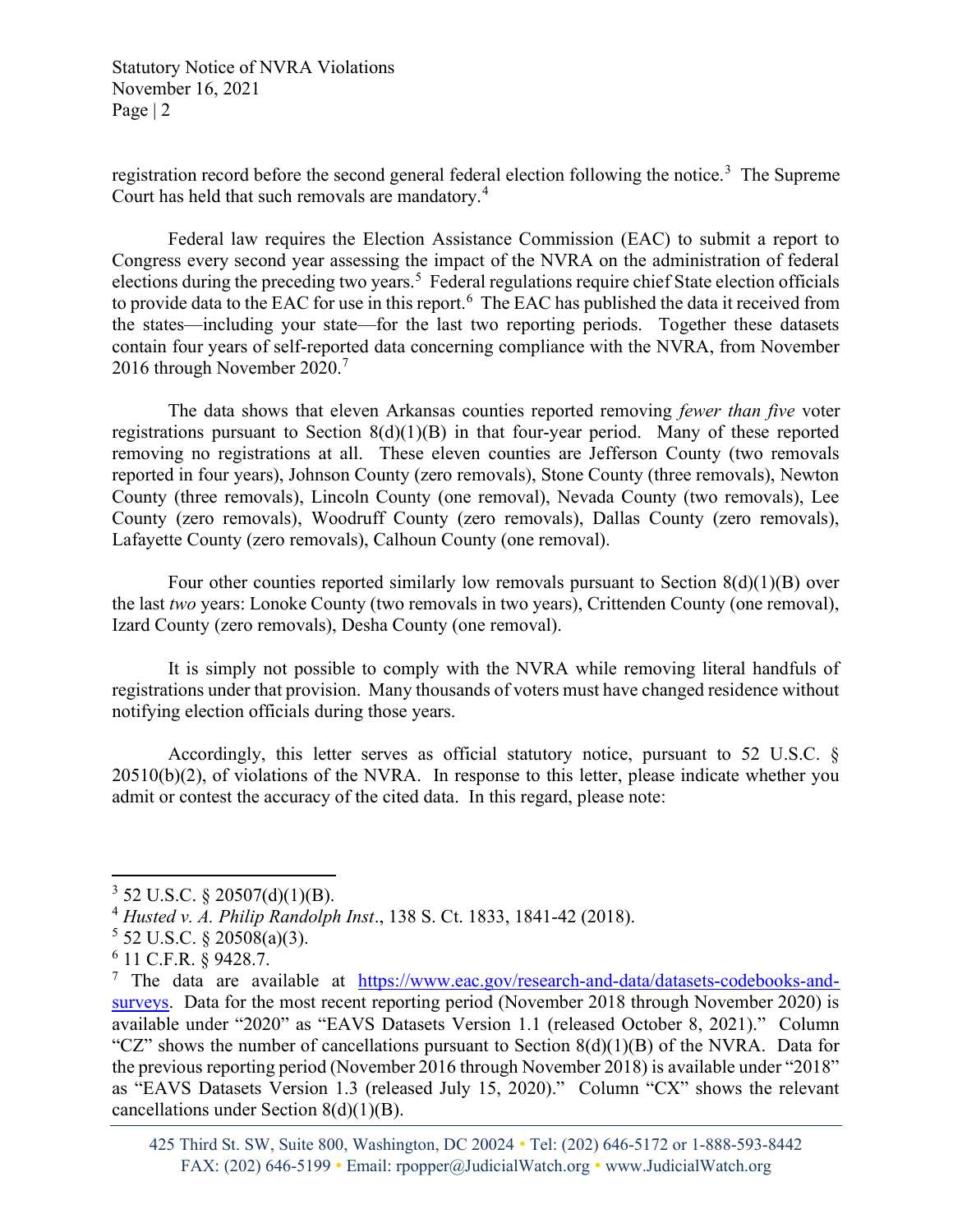1. The relevant data was provided to a federal commission by your state and your office pursuant to a federal mandate. Thus, it will not do simply to assert that "Judicial Watch got it wrong." These are your state's official numbers. If they are incorrect, it is the fault of someone in your office.

2. If the data are incorrect, please provide what you believe to be the correct numbers for the relevant periods.

3. In the same vein, if registrations were removed pursuant Section  $8(d)(1)(B)$  after November 2020, please tell us, and tell us how many were removed.

4. Note that we are *only* referring to registrants who were sent an address inquiry notice, failed to respond, and then failed to vote or otherwise appear in the next two consecutive general federal elections, as set forth in Section  $8(d)(1)(B)$  of the NVRA. We are *not* referring to registrations removed for any other reason. Specifically, we are not referring to total removals, to removals on account of the death of the registrant, or to removals where a registrant announces or confirms a change of address to relevant officials.

## Request for Records Pursuant to NVRA Section 8(i)

Section  $8(i)(1)$  of the NVRA requires that "[e]ach state shall maintain for at least 2 years and shall make available for public inspection . . . all records concerning the implementation of programs and activities conducted for the purpose of ensuring the accuracy and currency of official lists of eligible voters." 52 U.S.C. § 20507(i)(1). That provision goes on to specifically provide that "[t]he records maintained . . . shall include lists of the names and addresses of all persons to whom [address confirmation] notices . . . are sent, and information concerning whether or not each such person has responded to the notice." Id.,  $\S 20507(i)(2)$ .

Pursuant to Section 8(i), we ask that you provide the following records to Judicial Watch:

1. Copies of the state's most recent voter registration database, including fields indicating each registered voters' name, full date of birth, home address, most recent voter activity, and active or inactive status.

2. A list of the names and addresses of all persons to whom notices described in 52 U.S.C. § 20507(d)(2) were sent, and information concerning whether or not each such person responded to the notice.

3. Communications concerning the U.S. Election Assistance Commission's 2020 Election Administration and Voting Survey, including, but not limited to, responses to Section A of that survey, and any records provided along with those responses.